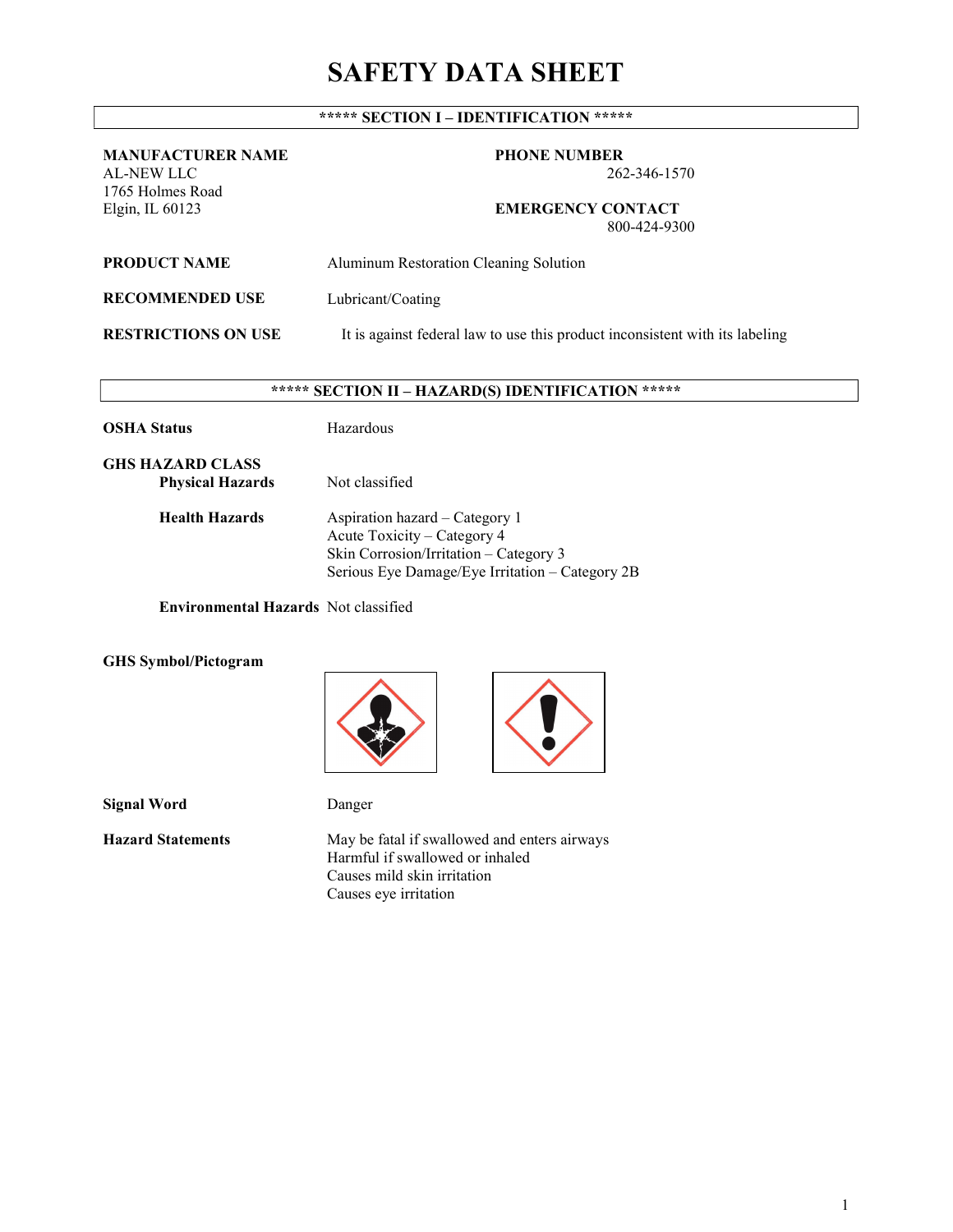## \*\*\*\*\* SECTION II – HAZARD(S) IDENTIFICATION (Continued) \*\*\*\*\*

| <b>Precautionary Statements</b> |                                                                                                                                                                                                   |
|---------------------------------|---------------------------------------------------------------------------------------------------------------------------------------------------------------------------------------------------|
| Prevention                      | Keep away from heat, hot surfaces, sparks, open flames and other ignition sources.<br>Do not eat, drink or smoke when using this product<br>Avoid breathing dust, fumes, gas, mist, vapors, spray |
|                                 | Wash thoroughly after handling                                                                                                                                                                    |
|                                 | Wear protective gloves, protective clothing, eye protection, face protection                                                                                                                      |
| Response                        | IF SWALLOWED: Immediately call a POISON CENTER/doctor/physician<br>Do not induce vomiting<br>IF ON SKIN: Wash with plenty of water                                                                |
|                                 | IF ON SKIN (or hair): Remove all contaminated clothing. Rinse skin with water                                                                                                                     |
|                                 | If skin irritation occurs, get medical advice/attention                                                                                                                                           |
|                                 | IF IN EYES: Rinse cautiously with water for several minutes. Remove contact                                                                                                                       |
|                                 | lenses, if present and easy to do. Continue rinsing.                                                                                                                                              |
|                                 | If eye irritation persists, get medical advice/attention.                                                                                                                                         |
|                                 | IF INHALED: Remove person to fresh air and keep comfortable for breathing                                                                                                                         |
|                                 | Call a POISON CENTER/doctor/physician if you feel unwell                                                                                                                                          |
|                                 | Specific treatment (see first aid section)                                                                                                                                                        |
|                                 | In case of fire: Use foam, CO2, dry chemical                                                                                                                                                      |
| <b>Storage</b>                  | Store in a well ventilated place. Keep container closed when not in use                                                                                                                           |
|                                 | Keep cool                                                                                                                                                                                         |
|                                 | Store in a secure location                                                                                                                                                                        |
| <b>Disposal</b>                 | Dispose of contents/container in accordance with local/state/federal regulations                                                                                                                  |
|                                 | Avoid release to the environment                                                                                                                                                                  |

## \*\*\*\*\* SECTION III – COMPOSITION/INFORMATION ON INGREDIENTS \*\*\*\*\*

| <b>Substance</b><br>Mixture X  |            |               |
|--------------------------------|------------|---------------|
| Chemical Name                  | CAS#       | $\frac{0}{0}$ |
| Hydrotreated Light Distillates | 64742-47-8 | 75-100%       |
| Calcium Sulfonate              | 57855-77-3 | $20 - 30\%$   |
| Glycol Ether DB                | 112-34-5   | $1 - 5\%$     |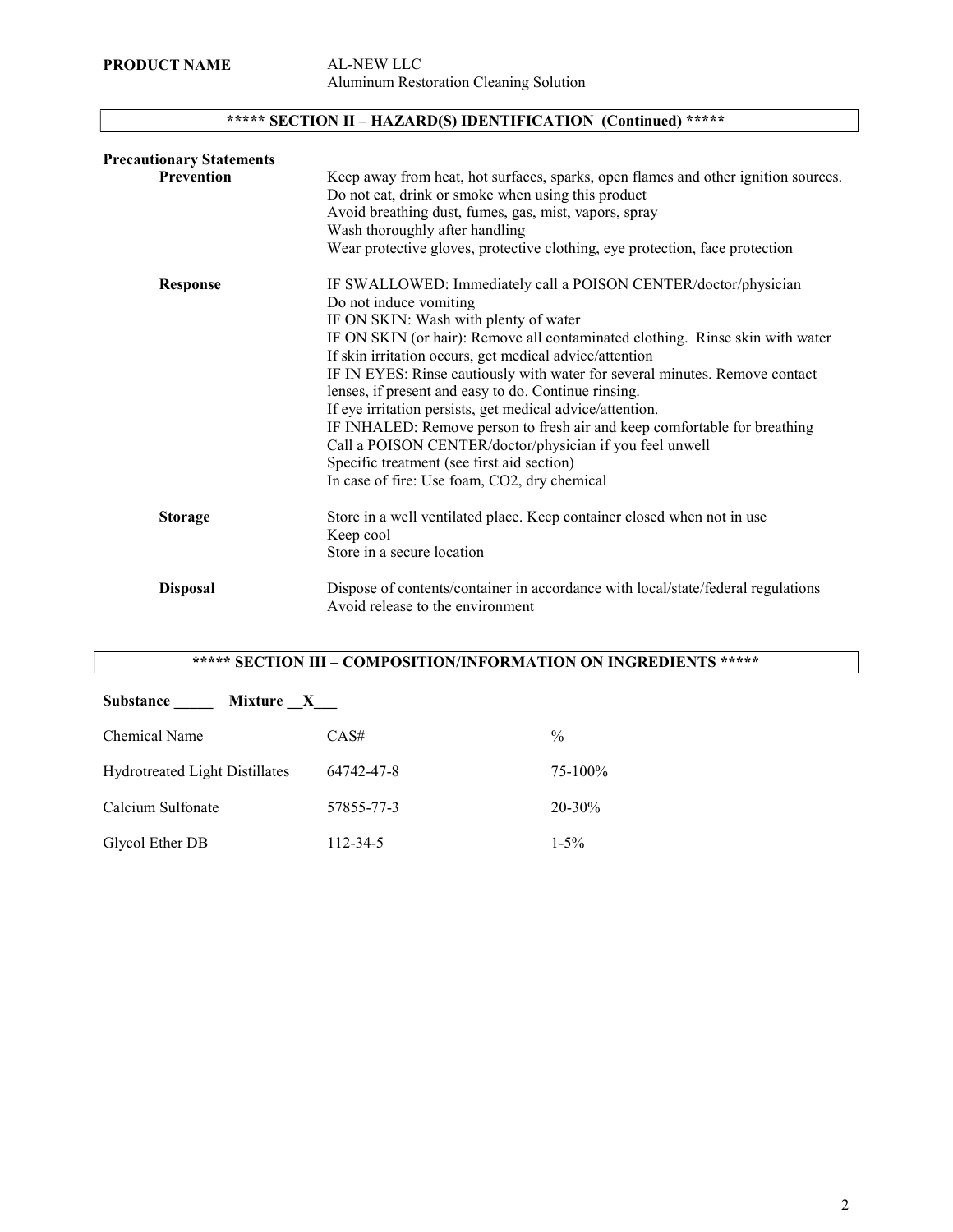## \*\*\*\*\* SECTION IV – FIRST AID MEASURES \*\*\*\*\*

#### Description Of Necessary First Aid Measures

#### Eye Contact

Immediately flush eyes with plenty of water, occasionally lifting the upper and lower eyelids. Check for and remove any contact lenses. Continue to rinse for at least 15 minutes. Get medical attention.

#### Skin Contact

Flush contaminated skin with plenty of water. Remove contaminated clothing and shoes. Continue to rinse for at least 10 minutes. Get medical attention. Wash clothing before reuse. Clean shoes thoroughly before reuse.

#### Inhalation

Remove victim to fresh air and keep at rest in a position comfortable for breathing. If it is suspected gas or vapor is still present, the rescuer should wear an appropriate mask or self-contained breathing apparatus. If not breathing, if breathing is irregular or if respiratory arrest occurs, provide artificial respiration or oxygen by trained personnel. It may be dangerous to the person providing aid to give mouth to mouth resuscitation. Get medical attention. If necessary, call a poison center or physician. Maintain an open airway. Loosen tight clothing such as a collar, tie, belt or waistband.

#### Ingestion

Get medical attention immediately. Call a poison center or physician. Wash out mouth with water. Remove dentures if any. Remove victim to fresh air and keep at rest in a position comfortable for breathing. Aspiration hazard if swallowed. Can enter lungs and cause damage. Do not induce vomiting. If vomiting occurs, the head should be kept low so that vomit does not enter the lungs. Never give anything by mouth to an unconscious person. Get medical attention immediately. Maintain an open airway. Loosen tight clothing such as a collar, tie, belt or waistband.

#### \*\*\*\*\* SECTION V – FIREFIGHTING MEASURES \*\*\*\*\*

## Extinguishing Media

#### Suitable

Foam, CO2, dry chemicals, water fog or mist.

#### Unsuitable

Do not use water jet.

#### Specific Hazards

In a fire or if heated, a pressure increase will occur and the container may burst, with the risk of a subsequent explosion. The vapor/gas is heavier than air and will spread along the ground. Vapors may accumulate in low or confined areas or travel a considerable distance to a source of ignition and flash back. Runoff to sewer may create fire or explosion hazard.

#### Hazardous Decomposition Products

Oxides of carbon, sulfur.

#### Special Precautions – Fire Fighters

Promptly isolate the scene by removing all persons from the vicinity of the incident if there is a fire. Move containers from fire area if it can be done without risk. No action shall be taken involving any personal risk or without suitable training.

#### Special Protective Equipment – Fire Fighters

Wear positive pressure self-contained breathing apparatus (SCBA) and full protective clothing.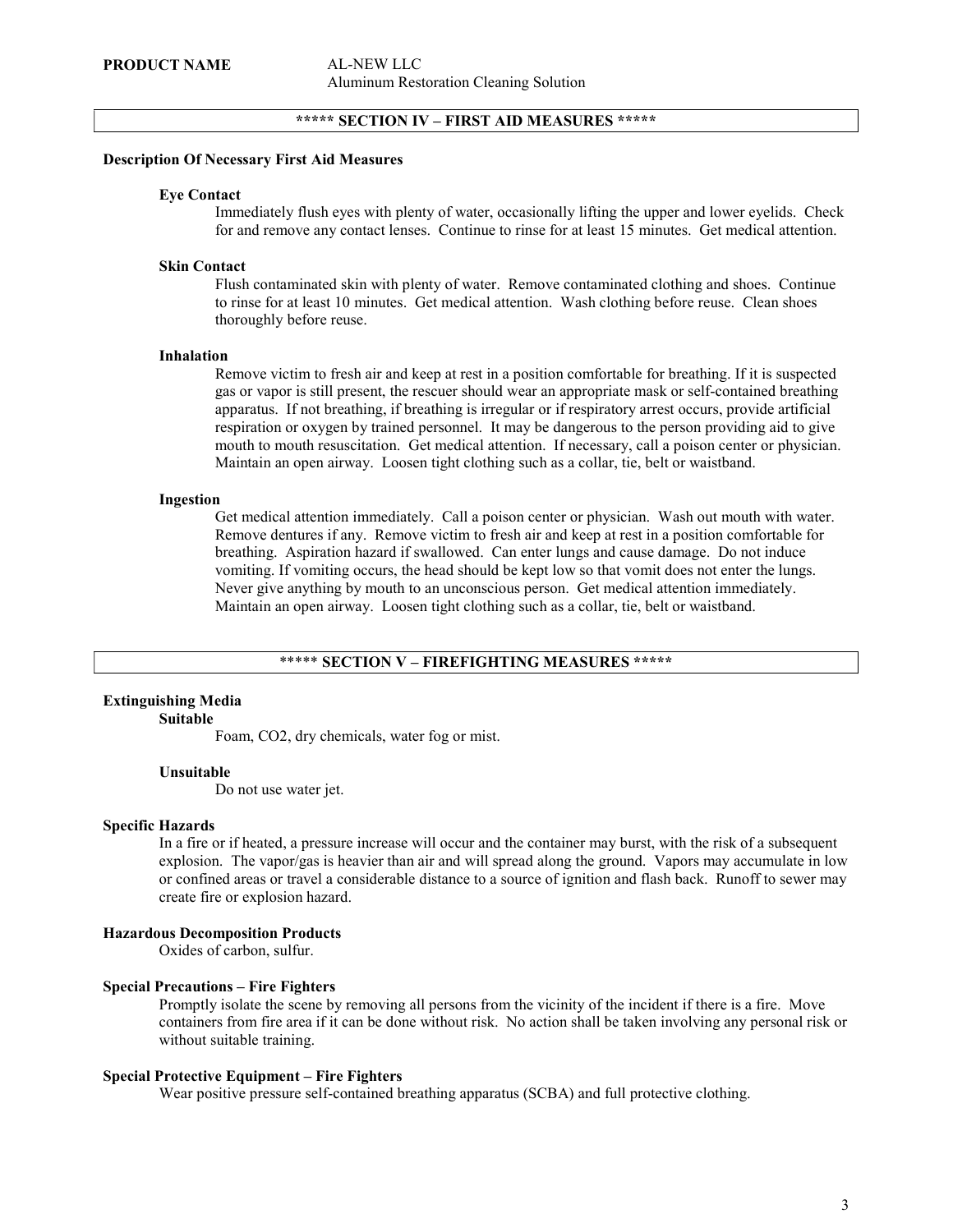#### \*\*\*\*\* SECTION VI – ACCIDENTAL RELEASE MEASURES \*\*\*\*\*

#### Personal Precautions, Protective Equipment And Emergency Procedures

#### For Non-Emergency Personnel

Take no action involving personal risk without suitable training. Evacuate surrounding areas. Keep unnecessary and unprotected personnel from entering. Do not touch or walk through spilled material. Put on appropriate personal protective equipment. Floors may be slippery, use care to avoid falling.

#### For Emergency Responders

If specialized clothing is required to deal with the spillage, take note of any information in Section VIII on suitable and unsuitable materials. See also the information in "For Non-Emergency Personnel".

#### Environmental Precautions

Avoid dispersal of spilled products and runoff and contact with soil, waterways, drains and sewers. Inform the relevant authorities if the product causes environmental pollution.

#### Methods And Materials For Containment And Cleaning Up

#### Small Spill

Stop leak if without risk. Eliminate ignition sources. Move containers from spill area. Absorb with an inert material and place in an appropriate waste disposal container. Dispose of via a licensed waste disposal contractor.

#### Large Spill

Stop leak if without risk. Eliminate ignition sources. Move containers from spill area. Prevent entry into sewers, waterways, basements or confined areas. Contain and collect spillage with noncombustible, absorbent material and place in container for disposal according to local regulations. Dispose of via a licensed waste disposal contractor.

#### \*\*\*\*\* SECTION VII – HANDLING & STORAGE \*\*\*\*\*

#### Precautions For Safe Handling Protective Measures

Put on appropriate personal protective equipment (See Section VIII). Do not swallow. Avoid contact with eyes, skin, clothing. Avoid breathing vapor and mist. Use only with adequate ventilation. Wear appropriate respirator when ventilation is inadequate. Do not enter storage areas and confined spaces unless adequately ventilated. Keep in the original container or an approved alternative made from a compatible material, kept tightly closed when not in use. Store and use away from heat, sparks, open flame or any other ignition source. Use explosion proof electrical (ventilating, lighting and material handling) equipment. Use only non-sparking tools. Take precautionary measures against electrostatic discharges. Empty containers retain product residue and can be hazardous. Do not reuse container. Always bond receiving containers to the fill pipe before and during loading. Always confirm receiving container is properly grounded.

## Advice On General Occupational Hygiene

Eating, drinking and smoking should be prohibited in areas where this material is handled, stored and processed. Wash thoroughly after handling. Remove contaminated clothing and protective equipment before entering eating areas. See also Section VIII for additional information on hygiene measures.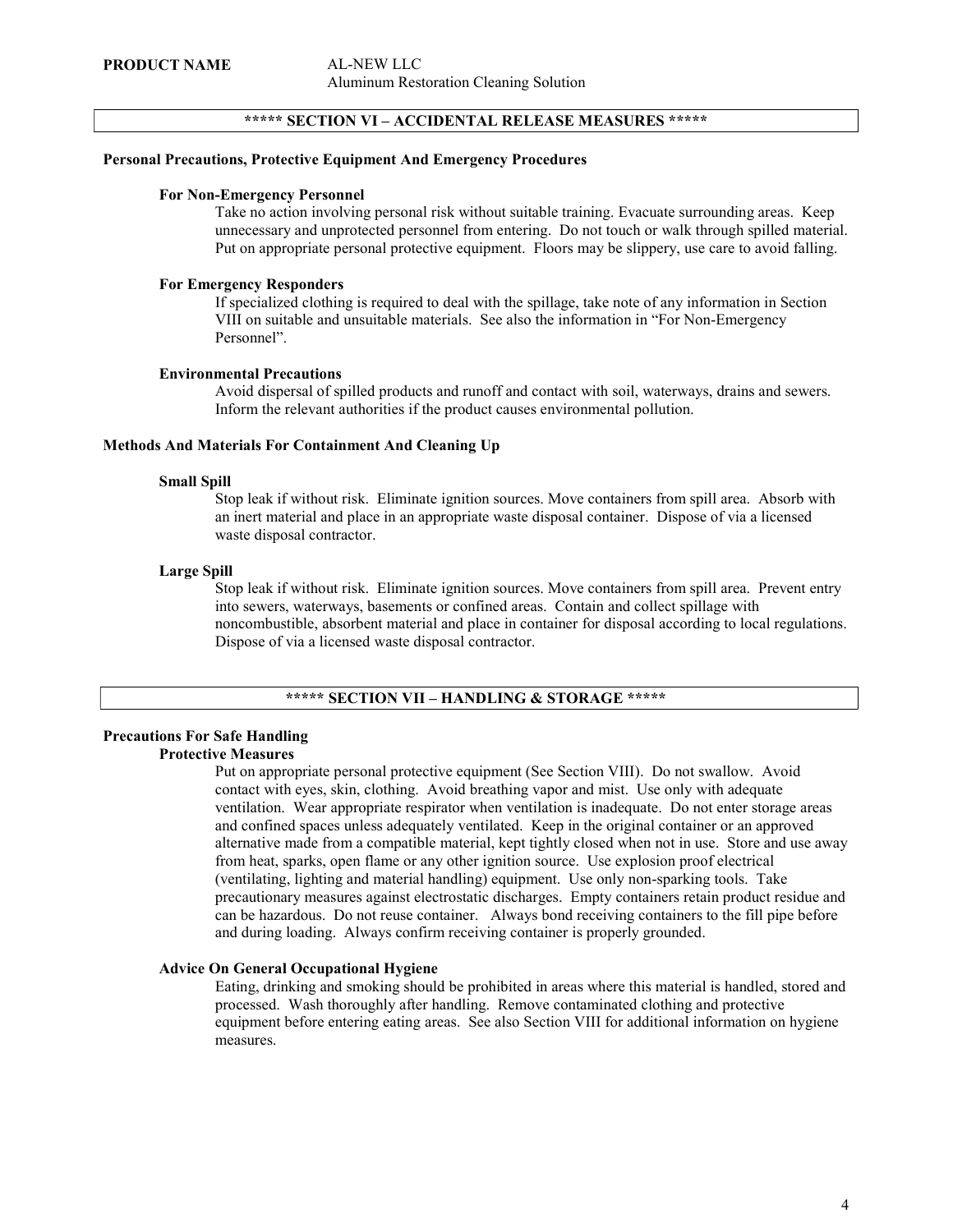## \*\*\*\*\* SECTION VII – HANDLING & STORAGE (Continued) \*\*\*\*\*

#### Conditions For Safe Storage

Store in accordance with local regulations. Store in original container protected from direct sunlight in a dry, cool and well ventilated area, away from incompatible materials (see Section X) and food and drink. Keep away from heat, sparks and open flame. Keep container tightly closed and sealed until ready for use. Store and use only in equipment/containers designed for use with this product. Containers that have been opened must be carefully resealed and kept upright to prevent leakage. Do not store in unlabelled containers. Use appropriate containment to avoid environmental contamination.

## \*\*\*\*\* SECTION VIII – EXPOSURE CONTROLS/PERSONAL PROTECTION \*\*\*\*\*

## Exposure Limits

| <b>Ingredient Name</b>         | <b>Exposure Limits</b> |                         |
|--------------------------------|------------------------|-------------------------|
| Hydrotreated Light Distillates | ACGIH TLV-TWA          | $200 \text{ mg/m}$ 8 hr |
| Calcium Sulfonate              | Not Established        |                         |
| Glycol Ether DB                | Not Established        |                         |

#### Environmental Exposure Controls

Emissions from ventilation or work process equipment should be checked to ensure they comply with the requirements of environmental protection legislation. In some cases, vapor controls, filters or engineering modifications to the process equipment will be necessary to reduce emissions to acceptable levels.

#### Appropriate Engineering Controls

Provide exhaust ventilation or other engineering controls to keep the relevant airborne concentrations below their respective occupational exposure limits.

#### Hygiene Measures

Wash hands, forearms and face thoroughly after handling chemical products and before eating, smoking or using the lavatory as well as at the end of the work period. Wash contaminated clothing before reusing.

#### Respiratory Protection

A NIOSH/MSHA approved air purifying respirator with an organic vapor cartridge or canister may be necessary under certain circumstances where airborne concentrations are expected to exceed exposure limits.

#### Eye Protection

Safety glasses equipped with side shields in conjunction with a face shield are recommended in industrial settings.

#### Skin Protection

Wear impervious protective gloves. Wear protective gear as needed - apron, suit, boots. Where contact is likely, wear chemical resistant gloves, a chemical suit, rubber boots, and chemical safety goggles plus a face shield.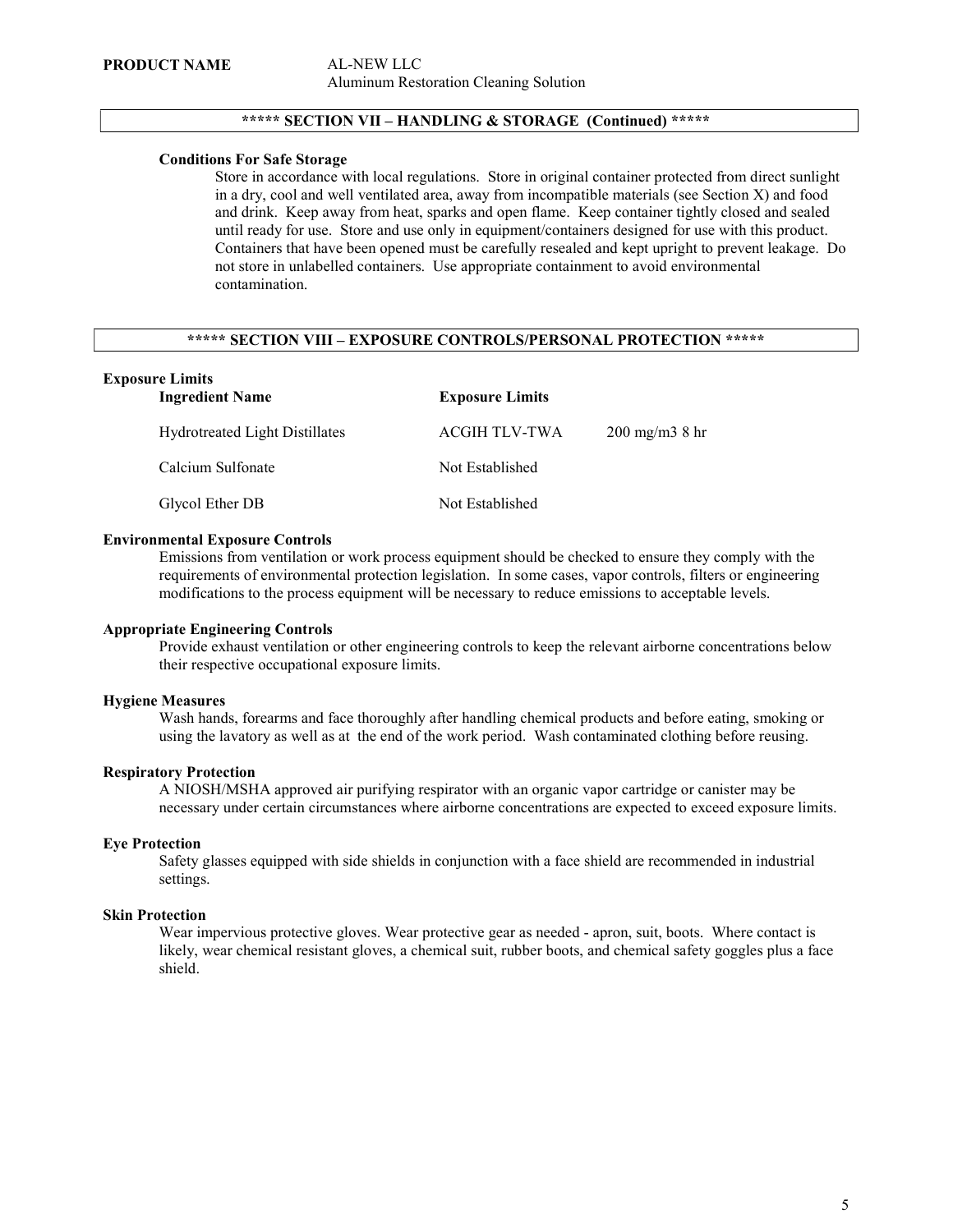# \*\*\*\*\* SECTION IX – PHYSICAL & CHEMICAL PROPERTIES \*\*\*\*\*

| Appearance<br><b>Physical State</b><br>Color                                | Liquid<br>Amber                              |
|-----------------------------------------------------------------------------|----------------------------------------------|
| Odor                                                                        | Mild hydrocarbon                             |
| <b>Odor Threshold</b>                                                       | Not available                                |
| Ph<br><b>Melting Point</b><br><b>Freezing Point</b><br>(Pour Point)         | None<br>Not available<br>Not available       |
| <b>Initial Boiling Point</b>                                                | 434 F                                        |
| <b>Boiling Range</b>                                                        | 434-476 F                                    |
| <b>Drop Point</b>                                                           | Not applicable                               |
| <b>Flash Point</b>                                                          | 203 F                                        |
| <b>Evaporation Rate</b><br><b>Explosive Limits</b><br><b>Upper</b><br>Lower | $\leq 1$ (butyl acetate = 1)<br>5.5%<br>0.6% |
| <b>Vapor Pressure</b>                                                       | .03-.06 kPa                                  |
| <b>Vapor Density</b>                                                        | $5.1$ (air=1)                                |
| <b>Specific Gravity</b>                                                     | 0.802                                        |
| <b>Density</b>                                                              | 6.68 Pounds/gallon                           |
| <b>Solubility</b>                                                           | Insoluble in water                           |
| <b>Auto Ignition Temperature</b>                                            | Not determined                               |
| <b>Decomposition Temperature</b>                                            | Not available                                |
| <b>Viscosity</b>                                                            | $<$ 40 SUS @ 100 F                           |
| <b>Partition coefficient</b><br>(n-octabol/water)                           | Not available                                |
| <b>Volatile Organic Compounds</b>                                           | Exempt (LVP)                                 |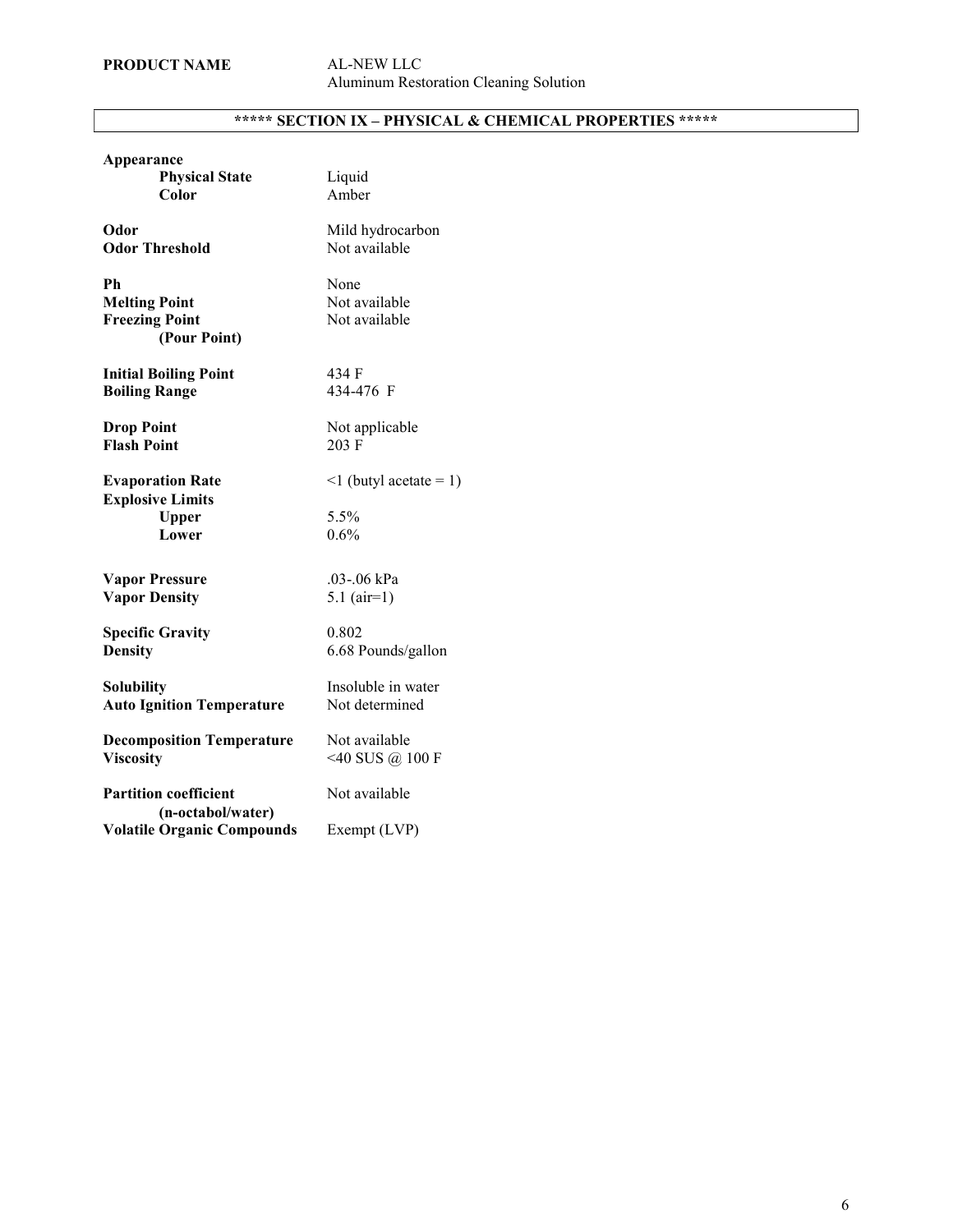## \*\*\*\*\* SECTION X – STABILITY & REACTIVITY

#### **Reactivity**

Not expected to be Explosive, Self-Reactive, Self-Heating, or an Organic Peroxide under US GHS definitions

#### Chemical Stability

This product is stable under normal conditions.

#### Possibility Of Hazardous Reactions

Under normal conditions of storage and use, hazardous reactions will not occur.

#### Conditions To Avoid

Avoid all possible sources of ignition (spark or flame). Do not pressurize, cut, weld, braze, solder, drill, grind or expose containers to heat or sources of ignition. Do not allow vapor to accumulate in low or confined areas.

#### Incompatible Materials

Reactive or incompatible with the following materials: Oxidizing materials.

#### Hazardous Decomposition Products

Oxides of carbon and sulfur.

| ***** SECTION XI - TOXICOLOGICAL INFORMATION *****                    |                                                                                                                                                                                                                                                                                                                                                                                                                                                    |
|-----------------------------------------------------------------------|----------------------------------------------------------------------------------------------------------------------------------------------------------------------------------------------------------------------------------------------------------------------------------------------------------------------------------------------------------------------------------------------------------------------------------------------------|
| <b>Primary Routes Of Exposure:</b>                                    | Eye contact, Ingestion, Inhalation, Skin contact                                                                                                                                                                                                                                                                                                                                                                                                   |
| <b>Acute Toxicity Values:</b>                                         | Acute Toxicity – Category 4                                                                                                                                                                                                                                                                                                                                                                                                                        |
| <b>Information On Toxicological Effects - Effects Of Overexposure</b> |                                                                                                                                                                                                                                                                                                                                                                                                                                                    |
| <b>Inhalation</b>                                                     | Vapors can cause irritation of the respiratory tract. High concentrations<br>can cause headache, nausea, weakness, lightheadedness, and stupor (CNS<br>depression). Causes delayed lung injury.                                                                                                                                                                                                                                                    |
| <b>Skin Contact</b>                                                   | Causes mild skin irritation. Prolonged or repeated contact can result in<br>defatting and drying of the skin which may result in skin irritation and<br>dermatitis (rash). Personnel with pre-existing skin disorders should avoid<br>contact with this product.                                                                                                                                                                                   |
| <b>Eye Contact</b>                                                    | Contact with the eye causes irritation. May cause tearing, redness<br>and discomfort.                                                                                                                                                                                                                                                                                                                                                              |
| Ingestion                                                             | This material may be harmful or fatal if swallowed or if liquid is aspirated<br>into lungs. Ingestion may cause gastrointestinal tract irritation. Can be<br>readily absorbed by the stomach and intestinal tract. Symptoms include<br>burning sensation of the mouth and esophagus, nausea, vomiting, diarrhea,<br>dizziness, staggering gait, drowsiness, loss of consciousness and delerium<br>as well as other central nervous system effects. |
| <b>Chronic Hazards</b>                                                | Possible brain damage from overexposure. Overexposure may cause<br>nervous system damage. May cause delayed lung damage. Significant<br>exposure to this chemical may adversely affect people with chronic<br>disease of the respiratory system, skin and/or eyes.                                                                                                                                                                                 |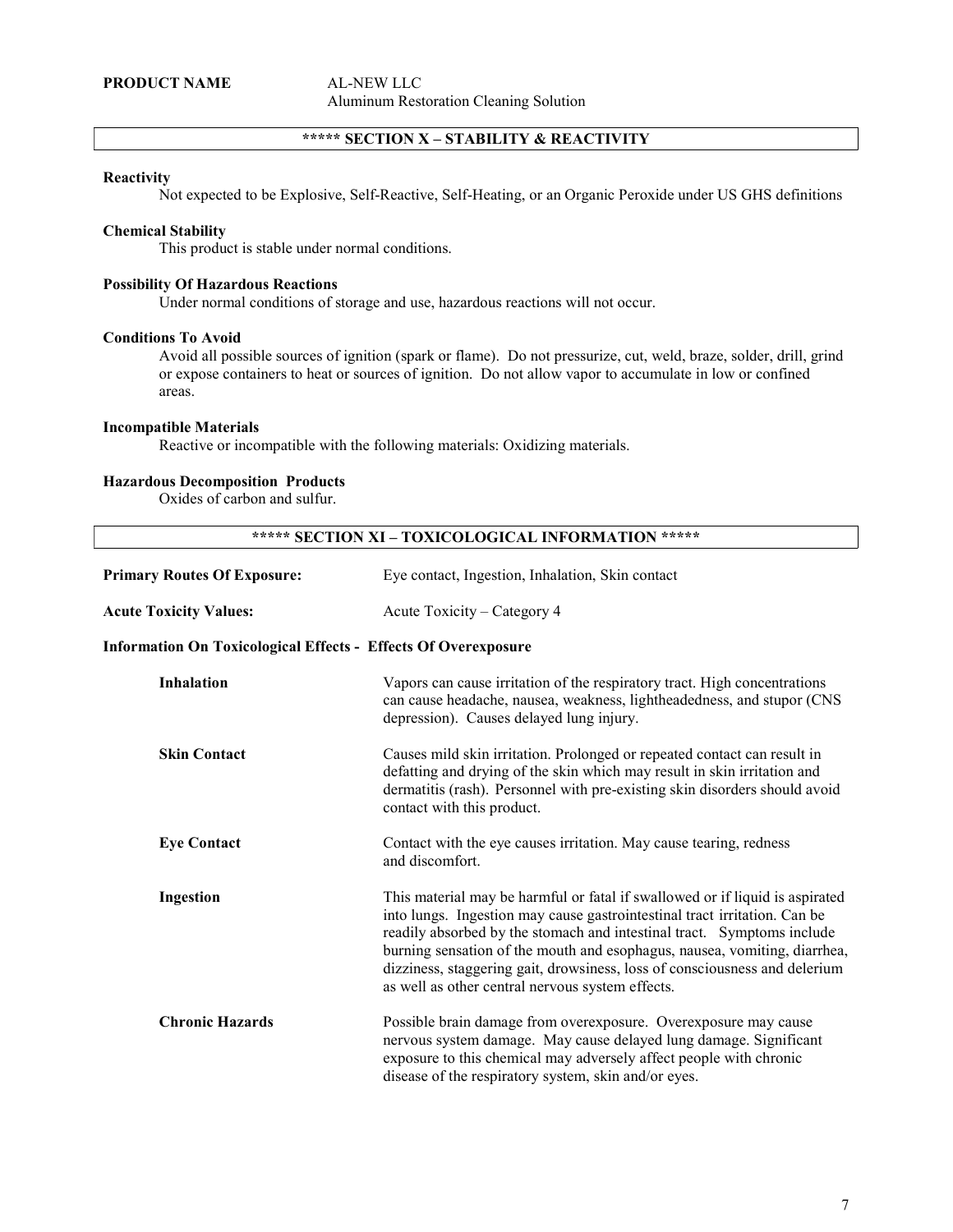# Aluminum Restoration Cleaning Solution

## \*\*\*\*\* SECTION XI – TOXICOLOGICAL INFORMATION (continued)\*\*\*\*\*

| <b>Sensitization</b><br><b>Respiratory</b>                      | Not classified                                                 |
|-----------------------------------------------------------------|----------------------------------------------------------------|
| <b>Skin Sensitization</b>                                       | Not classified                                                 |
| <b>Germ Cell Mutagenicity</b>                                   | Non-mutagenic based on Modified Ames Assay                     |
| Carcinogenicity                                                 | This product is not listed as a carcinogen by IARC, OSHA, NTP. |
| <b>Fertility Effects</b>                                        | Contains no ingredient listed as toxic to reproduction.        |
| <b>Specific Target Organ Toxicity</b><br><b>Single Exposure</b> | Not classified                                                 |
| <b>Repeated Exposure</b>                                        | Not classified                                                 |
| <b>Aspiration Hazard</b>                                        | Aspiration hazard – Category 1                                 |

## \*\*\*\*\* SECTION XII – ECOLOGICAL INFORMATION \*\*\*\*\*

#### **Ecotoxicity**

Not available

#### Persistence & Degradability Not available

#### Bioaccumulative Potential Not available

# Mobility In Soil

Not available

#### Other Adverse Effects

No known significant effects or critical hazards.

#### \*\*\*\*\* SECTION XIII – DISPOSAL CONSIDERATIONS \*\*\*\*\*

#### Disposal Methods

Waste generation should be avoided or minimized wherever possible. Dispose of in accordance with federal, state, and local regulations. After the container has been emptied, it may contain hazardous residues. Avoid sparks and open flame. Do not cut, puncture, or weld on or near the container. Do not reuse the container for any purpose until properly reconditioned.

## RCRA Classification

Non-Hazardous waste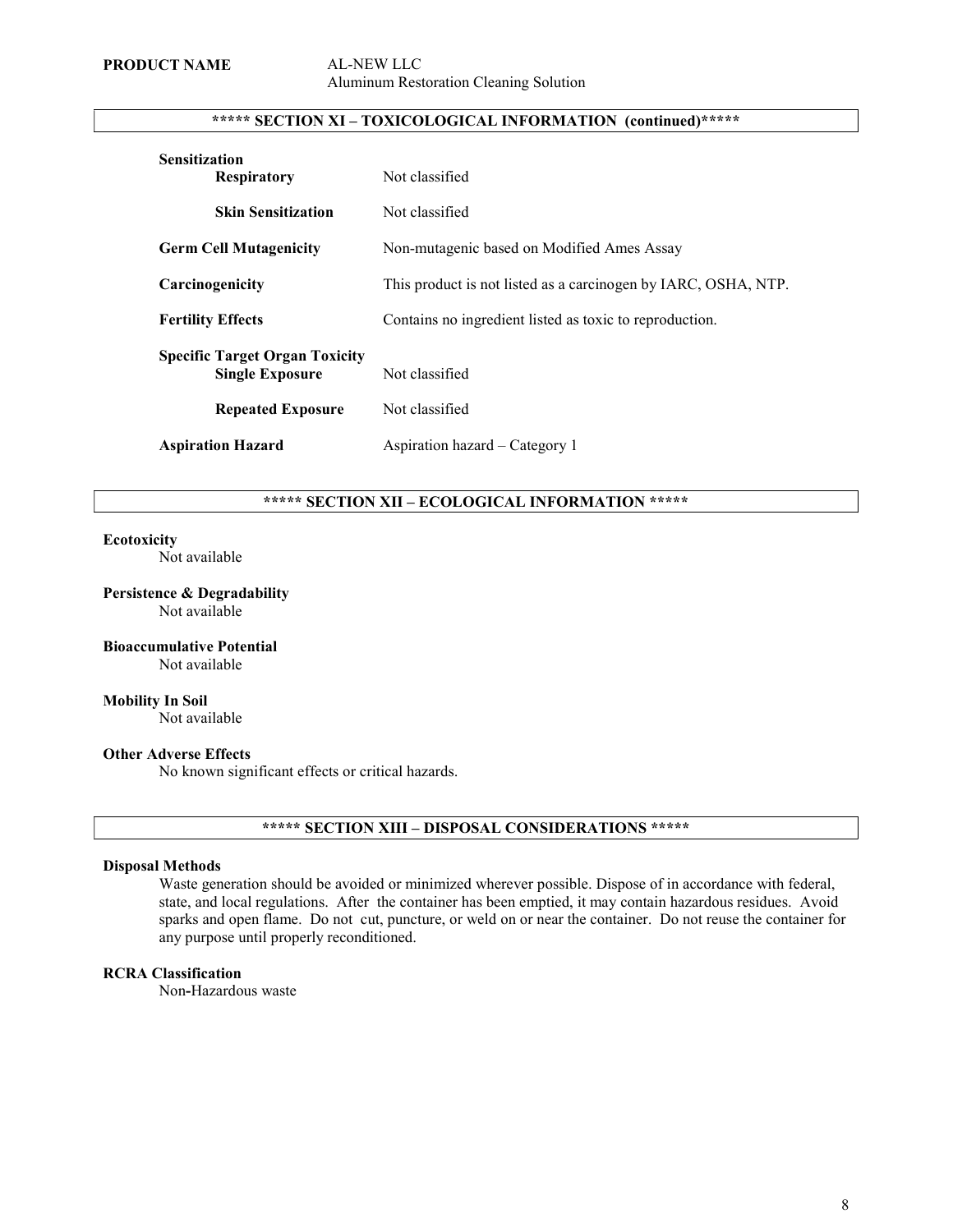## \*\*\*\*\* SECTION XIV – TRANSPORT INFORMATION \*\*\*\*\*

## DOT

UN# Not Regulated

Description Not Regulated

Transport Hazard class None

Packing Group None

## \*\*\*\*\* SECTION XV – REGULATORY INFORMATION \*\*\*\*\*

TSCA Inventory : All product ingredients are listed on the chemical inventory

US OSHA - Status : Hazardous

SARA Section 302 – Emergency Planning : No listing

| <b>Chemical Reporting:</b>  |                         |
|-----------------------------|-------------------------|
| <b>SARA 304 Release</b>     | : No Established RQ/TPQ |
| <b>SARA 313</b>             | : No Listing            |
| <b>CERCLA Release</b>       | : No Established RO     |
| <b>SARA Section 311/312</b> |                         |
| Physical Hazard             | : No                    |
| Health Hazard               | : Yes                   |
| <b>Clean Air Act</b>        |                         |
| Ozone Depleting Compounds   | : No listing            |
| Section 112 (r), TQ         | : No listing            |
| Hazardous Air Pollutants    | : No listing            |